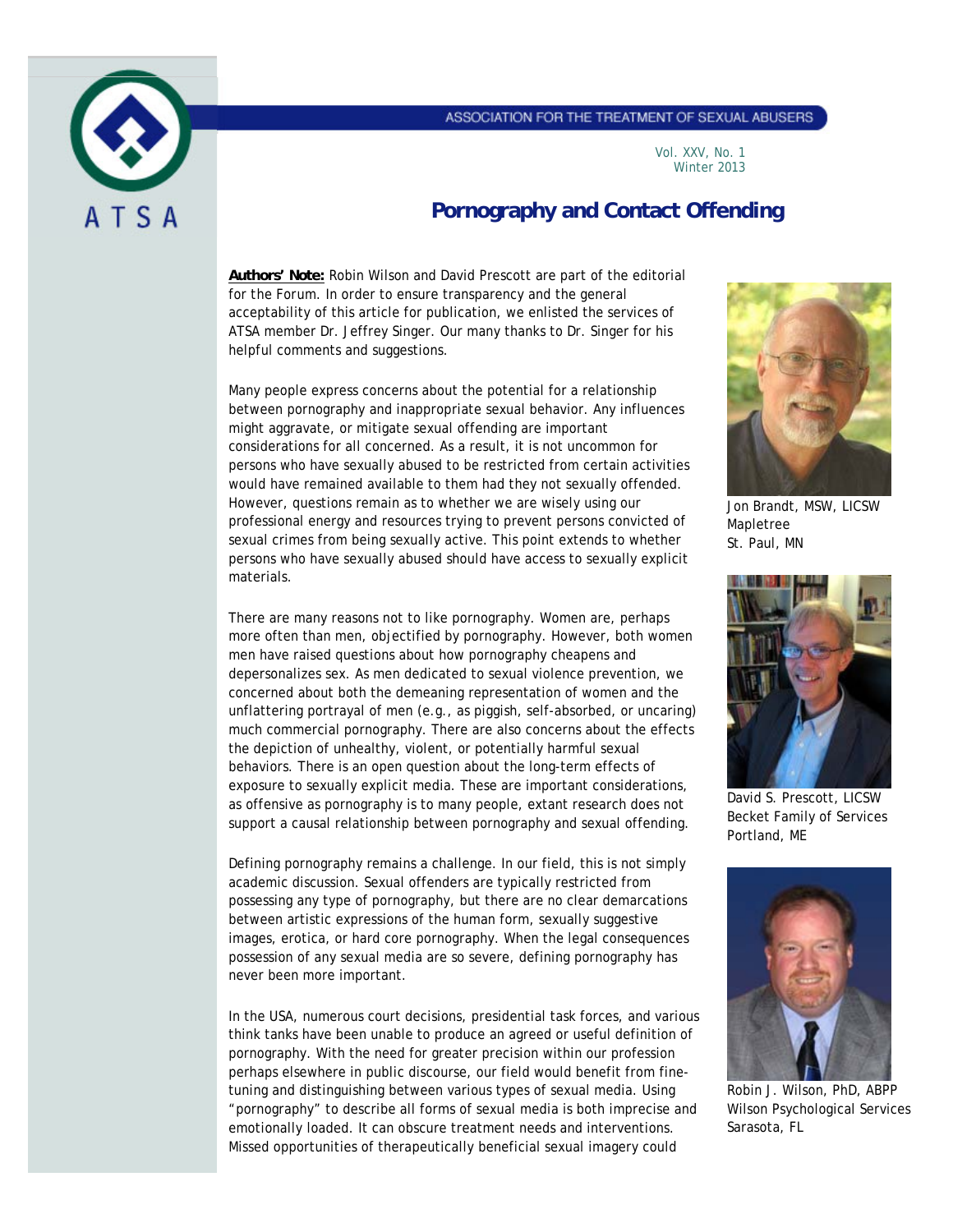inadvertently lead to more harm.

The historical perspective that sexually explicit images are offensive and therefore must be harmful is such a powerful narrative that it is difficult to close the gap between what we know about private sexual behavior and widespread public perceptions. We wonder whether some restrictions imposed on our clients are the considere application of good science or a default result of moral panic. If the latter is true, are therapists complicit in th unwarranted enforcement of social controls more than the healing arts of rehabilitation?

Gone are the days when pornography originated in adult bookstores or arrived discreetly in the mail. Most sexu media today is user-produced and shared through cell phones and the Internet. The use of sexual media, espec by male teens and adults today is not just normative, it is pervasive. Science has yet to show any key differenc between those who "sext" and those who do not, except for the behavior itself. Consumption of sexually explic imagery has been explosive in the last decade. Sexual content in cyberspace may account for more than 30% of data transfer of the entire Internet. Starting as teenagers, consumers are overwhelmingly male, but also includ significant percentage of women.

While some have suggested the US is becoming more "pornified," perhaps it would be more accurate to acknowledge that, globally, most societies are becoming more sexualized. The term "pornography" is no longe sufficient to suitably describe the expansive range of sexual media.

Though controversial and perhaps even counterintuitive, evidence of the adverse effects of sexual media has n been established. Other than child pornography, broad sexual media restrictions for most persons who have sex abused does not appear to be supported by research. Frequently, restrictions on "pornography" for such clients include prohibition of every type of sexual media. Without knowing whether *some* level of exposure to *some*for sexual media might have *some*adverse effects on human behavior, we use a "shotgun" approach to such restric These squishy definitions and operatives also compromise research.

We each entered the field of treating sexual aggression at a time when many professionals assumed that all per who had sexually abused were at high risk to persist. Not only has this turned out to be untrue, but the rates of sexual aggression and re-offense have declined at the very same time as access to sexually explicit imagery has never been easier. An interactive relationship between these co-occurring trends has not been clearly establish but they should cause us to reconsider our attitudes and beliefs about what is important in the treatment and supervision of persons who have sexually abused.

There has been limited research involving pornography's influence on sexual aggression. The strongest concern studies published in refereed journals include a potentially aggravating influence of routine pornography use by already at high risk for re-offending (and/or higher in entrenched antisociality, sometimes referred to as psychopathy). Certain types of pornography with high-risk offenders may also increase risk. Researchers such a Drew Kingston and Neil Malamuth appear to support the cautious position that without more conclusive researc should evaluate higher risk situations on a case by case basis. To our knowledge, no studies have as yet produce credible indictment of pornography usage among persons who have sexually abused. Arguably, the same inform superhighway that provides access to pornography has also brought attention to the numerous media outlets th remind us that the impact of sexual violence is intolerable.

Two additional facts are worthy of consideration. First, both biased and impartial groups have been funding res for more than 50 years to find a connection between pornography and sexual offending, and none have been at find any definitive link. Second, despite the explosion of sexual media since the advent of the Internet and rap transfer of visual imagery, there has been no increase in rates of sexual offending—everywhere it has been stud around the world. In fact, in the same period, there has been a global decrease in sexual offending.

Several researchers have suggested that the correlation between pornography and sexual offending is either ab or inverse. A noteworthy advocate for this theory is sexologist Milton Diamond of the University of Hawaii. His published research on pornography and sexual offending in the US, Japan, and Europe persuasively argues that relationship between pornography and sexual offending is negatively correlated. Diamond's research appears to hold true for the relationship between child pornography and engagement in contact offenses. If validated, con the implications of such findings in mitigating contact offenses against children, as offensive as it may seem.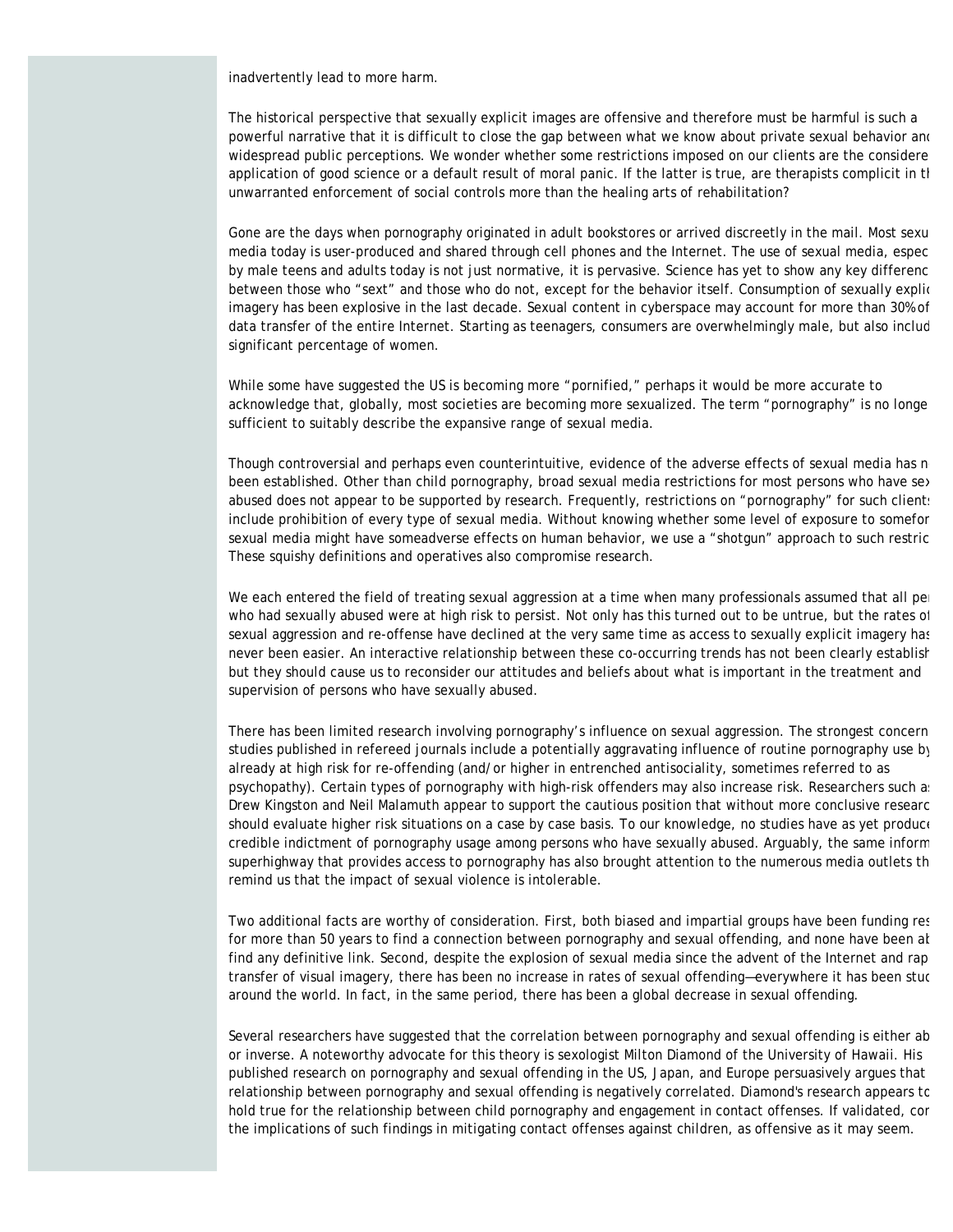What might account for a negative correlation between pornography and contact offenses? Diamond and others theorized that sexual media may provide a vicarious satisfaction of sexual curiosity and/or a cathartic venting for libido. If this theory turns out to be correct, restricting most sexual offenders from having sexual media mig not just be overly cautious, it might, in many circumstances, be counterproductive.

Kingston and Malamuth have challenged some of Diamond's research, but only to the extent that Diamond's aggregate data, while compelling, might not apply to certain individuals. Michael Seto has raised similar concer with respect to certain risk factors and child pornography. These are important points for consideration. Howev ban on all sexual media for all persons who have sexually abused appears neither science-based nor justified.

At what point does research become conclusive? It may be that pornography currently remains too controversia emotionally charged for effective public policy to emanate from good science. It may be that most pornograph simply offends our professional sensibilities more than aggravating risk in people who have sexually abused. Nonetheless, our concern is that broad bans on sexual media may be squandering resources, at the expense of science-based treatment and supervision elsewhere.

These are not simply academic points. Revoking a person's parole or violating their probation because of behav that are socially undesirable, rather than an established characteristic of risk or harm, can be costly to society well as the individual. All too often, we implement public policies and impose restrictions on offenders because want to believe we are doing something to help stop victimization. However, we should also consider that when overreach with risk management, the result is not just poor public policy, limited resources are stretched thin.

Prohibition did not resolve the scourge of alcohol abuse in the USA; unwarranted bans on sexual media would n likely fare any better. Some have suggested that sexual media should be banned for sexual offenders, in the sa way that drug addicts should be restricted from using drugs or alcohol. The analogy falls apart on four points: F there is substantial evidence that abuse of alcohol is often a contributing factor to sexual misconduct (indeed, of all rapes are drug/alcohol infused); while no empirical evidence indicates pornography is a contributing fact sexual assault. Second, people can lead fulfilling lives while abstaining from the use of recreational drugs; whil attempts to extinguish one's sexuality are likely to be unhealthy (celibacy or abstinence are not the same as be asexual). Third, while cultural acceptance is still evolving, the use of sexual media has become broadly normat And finally, it appears that most forms of sexual media may be more offensive to some than actually harmful.

Fundamentally, human sexuality in all its various dimensions needs to be responsibly managed. With that prece mind, we are not suggesting that that use of sexual media by clients should be ignored. Following the model of Needs-Responsivity, the risk and need principles may guide the formation of effective therapeutic and correction interventions. To that end, clinicians would be wise to thoroughly assess the effects of sexual media on individu clients (see appendix). Professionals should avoid restricting clients' access to sexual media based only on pers values, unsupported professional beliefs, or undocumented theories. Therapeutic efforts should be focused on managing abuse-related sexual interests and avoid over-controlling all sexual interests. Therapists can provide clients with education about healthy sexuality, with the end goal of a safe, fulfilling, and non-exploitive sex lif

There is now substantial evidence revealing the normative nature of sexual media; widely disseminated via the Internet and pervasively shared through social networking. While this trend is being fueled by young adults and teenagers, the potential deleterious effects of sexual media on children may be an unintended consequence. T potential psychological and social effects of depictions of sexual violence, from any medium, are open question and we should remain vigilant about any possible adverse consequences.

Adults and teenagers (as a developmental task of adolescence) need to learn how to navigate the minefields of interpersonal sexual behavior, including sexual media. Sexual self-regulation is a social responsibility for everyo not just an imperative for those who have sexually offended.

Given that science continues to better inform us about the psychological and social dynamics of sexual behavio should periodically review the *status quo*. When scientific trending suggests current policies or practices might unfounded, outdated or, perhaps, even counterproductive, we should gather the professional courage to explor better pathways that might more effectively prevent or mitigate sexual offending.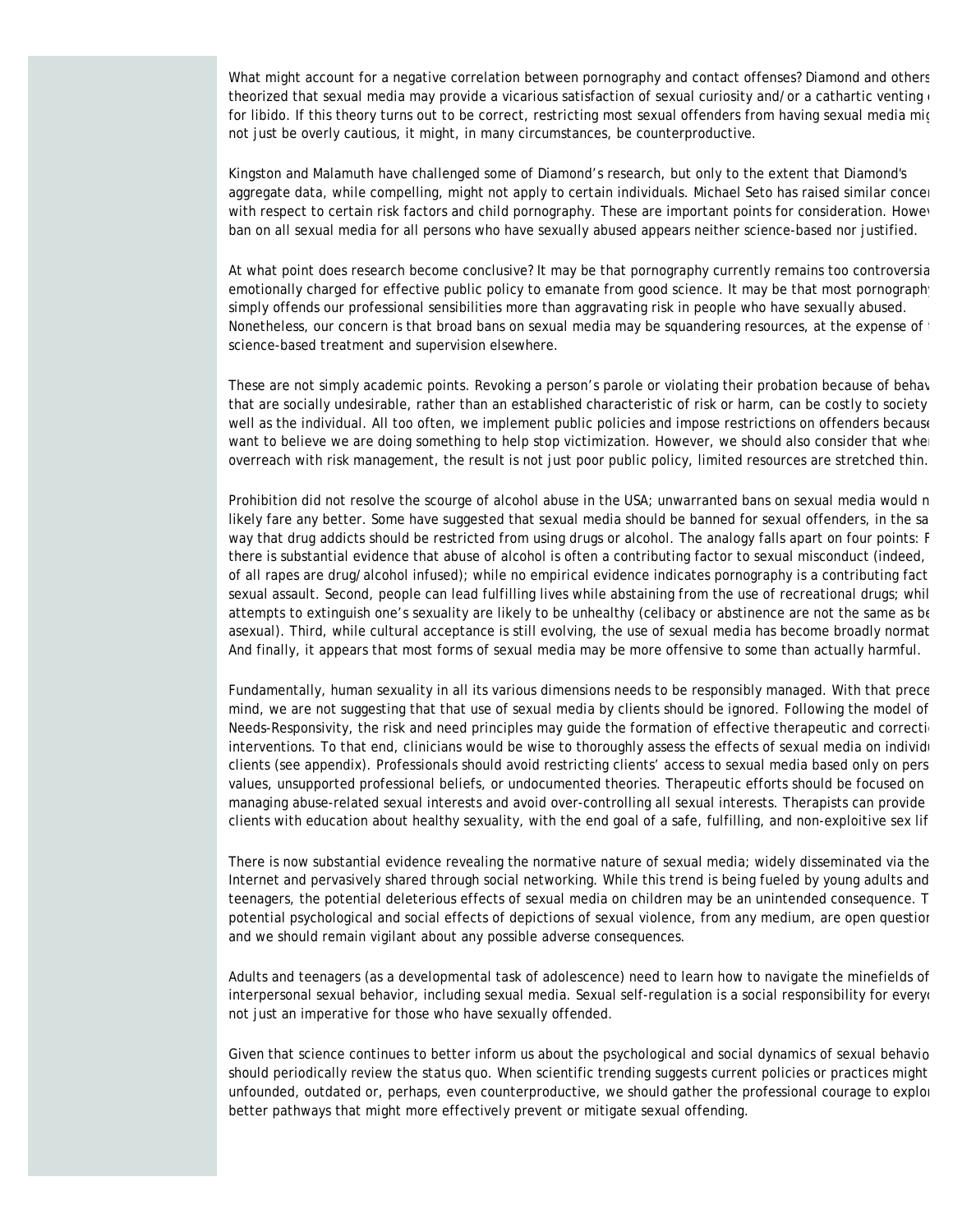## **Appendix**

In assessing the effects of sexual media on individual clients, we suggest that clinicians might want to explore:

- 1. The client's history, current use, and experience with different types of sexual media.
- 2. The client's use of sexual media compared to normative data.
- 3. Possible connections between certain sexual media and problematic sexual behaviors.
- 4. Escalating or compulsive patterns of the use of sexual media.
- 5. The possible relationships of sexual media to the index offense(s).
- 6. The use of sexual media as socially or psychologically avoidant/protective.
- 7. How sexual media could be interfering with relationships.
- 8. The use of sexual media to explore or satisfy sexuality curiosity.
- 9. How sexual media may be an element of libido management.
- 10. Whether clients might benefit from a modified use of sexual media.
- 11. The possible therapeutic or conditioning benefits of proscriptive sexual media.
- 12. Sexual media that might be contraindicated therapeutically or socially.
- 13. The legal hazards or consequences for accessing certain types of sexual media.
- 14. Limitations on certain sexual media for specific higher-risk offenders.
- 15. The various risk factors involved in client's access to sexual media via the Internet, cell phones, digita cameras, wi-fi communication devices, and social networking websites.
- 16. The degree to which clients can exercise internal controls in managing sexual media or to what level external controls might be beneficial to aid in risk management.
- 17. How clients can move from external controls to internal controls prior to discharge from treatment or supervision in anticipation of independent management (self-regulation).

### **Bibliography**

Andrews, D.A., & Bonta, J. (2010). *The psychology of criminal conduct.* 5th Ed. Cincinnati, OH: Anderson.

Anthony, S. (2012, April 12). Just how big are porn sites? *ExtremeTech,*April 4, 2012. *www.extremetech.com/computing/123929-just-how-big-are-porn-sites*

Bensimon, P. (2007). The role of pornography in sexual offending. *Sexual Addiction & Compulsivity, 14,* 95-117

Bourke, M.L., & Hernandez, A.E. (2009). The'Butner Study' redux: A report of the incidence of hands-on child victimization by child pornography offenders. *Journal of Family Violence, 24,* 183-191.

Burton, D.L., Leibowitz, G.S., & Howard, A. (2010). Comparison by crime type of juvenile delinquents on pornography exposure: The absence of relationships between exposure to pornography and sexual offense characteristics. *Journal of Forensic Nursing, 6,* 121–129.

D'Amato, A. (June 23, 2006). *Porn up, rape down.*Northwestern Public Law Research Paper No. 913013. Availab SSRN: http://ssrn.com/abstract=913013 or http://dx.doi.org/10.2139/ssrn.913013

Diamond, M. (1999). The effects of pornography: an international perspective. *International Journal of Law an Psychiatry, 22,* 1-22.

Diamond, M. (2009). Pornography, public acceptance and sex related crime: A review. *International Journal of and Psychiatry, 32,*304-314; corrected with Corrigendum *IJLP 33* (2010) 197-199.

Diamond, M., Jozifkova, E., & Weiss, P. (2010). Pornography and sex crimes in the Czech Republic. *Archives of Sexual Behavior, 40,* 1037-43.

Diamond, M., Jozifkova, E., & Weiss, P. (2011). Rejoinder to Kingston and Malamuth. *Archives of Sexual Behavi*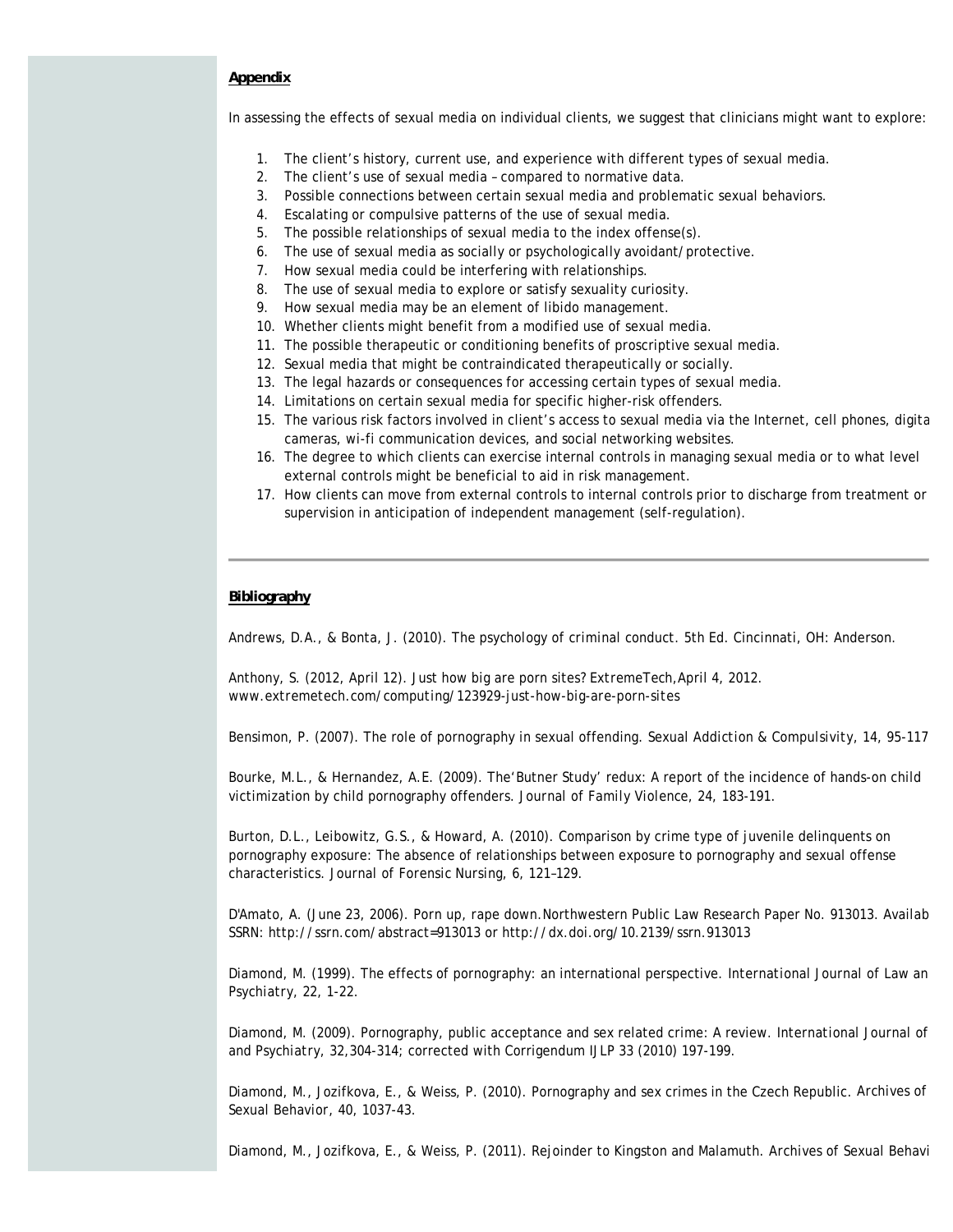*40,* 1049-1050.

Eke, A.W., Seto, M., & Williams, J. (2011). Examining the criminal history and future offending of child pornogr offenders: An extended prospective follow-up study. *Law & Human Behavior, 35,* 466-478.

Endrass, J., Urbaniok, F., Hammermeister, L.C., Benz, C., Elbert, T., Laubacher, A., & Rossegger, A. (2009). Th consumption of Internet child pornography and violent and sex offending. *BMT Psychiatry, 9*, 43-51.

Ferguson, C.J., & Hartley, R.D. (2009). The pleasure is momentary…the expense damnable?: The influence of pornography on rape and sexual assault. *Aggression and Violent Behavior, 14,*323-329.

Hald, G. M. (2006). Gender differences in pornography consumption among young heterosexual Danish adults. *Archives of Sexual Behavior*, *35,* 577-585.

Hald, G.M., Malamuth, N.M., & Yuen, C. (2009). Pornography and attitudes supporting violence against women: Revisiting the relationship in non-experimental studies. *Aggressive Behavior, 35*, 1-7.

Hald, G.M., & Malamuth, N.M. (2008). Self-perceived effects of pornography consumption. *Archives of Sexual Behavior, 37,* 614-625.

Janghorbani, M., Lam, T.H., & The Youth Sexuality Task Force (2003). Sexual media use by young adults in Hon Kong: Prevalence and associated factors. *Archives of Sexual Behavior, 32,* 545-553.

Kingston, D.A., & Malamuth, N.M. (2011). Problems with aggregate data and the importance of individual differences in the study of pornography and sexual aggression: Comment on Diamond, Jozikova, and Weiss (201 *Archives of Sexual Behavior, 40,*1045-1048.

Kingston, D., & Malamuth, N. (2009). The importance of individual differences in pornography use: theoretical perspectives and implications for treating sexual offenders. *Journal of Sex Research, 46,* 216-232.

Kingston, D., & Fedoroff, P. (2008). Pornography use and sexual aggression: The impact of frequency and type pornography use on recidivism among sexual offenders. *Aggressive Behavior, 34,* 341-51.

Malamuth, N.M., Hald, G.M., & Koss, M. (2012). Pornography, individual differences in risk and men's acceptan violence against women in a representative sample.*Sex Roles*, *66,* 427-439.

Ogas, O., & Gaddam, S. (2011). *A billion wicked thoughts: What the Internet tells us about sexual relationship* New York: Plume.

Seto, M.C., Hanson, R.K., & Babchishin, K.M. (2011). Contact sexual offending by men with online sexual offen: *Sexual Abuse: A Journal of Research and Treatment, 23,* 124-145.

Seto, M.C., & Eke, A., (2005). The criminal history and later offending of child pornography offenders. *Sexual A A Journal of Research and Treatment*, *17.*

Scott, J.E., & Cuvelier, S.J. (1993). Violence and sexual violence in pornography: Is it really increasing? *Archive Sexual Behavior, 22.*

Vanhoeck, K., Van Daele, E., & Gykiere, K. (2011). Fantasy management in sex offender. *Sexual Offender Treatment*, *6.* ISSN 1862-2941

Williams, K.M., Cooper, B.S., Howell, T.M., Yuille, J.C., & Paulhus, D.L. (2009). Inferring sexually deviant beha from corresponding fantasies: The role of personality and pornography consumption. *Criminal Justice and Beha 36,* 198-222.